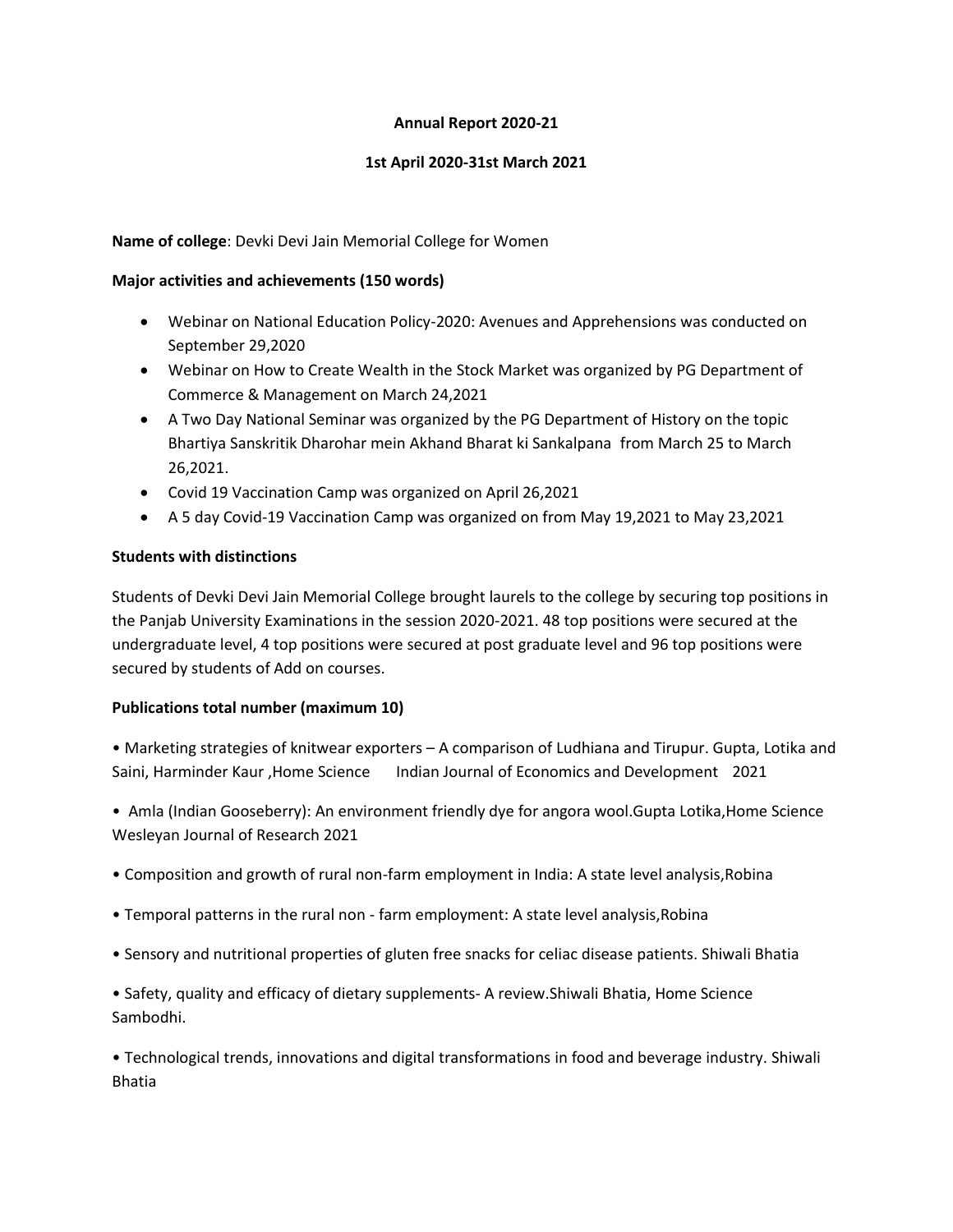# **Books and book chapters**

- Dr Lotika Gupta,Recent developments in social science and business management Sustainability in textile industry
- Dr Lotika Gupta, Pandemic and livelihood challenges: A new normal Impact of global pandemic Covid-19 on education
- Dr Lotika Gupta,Future skilling our people. Rise of automation in textile industry: Need and implications.
- Dr Robina,New Paradigms In Management And Social Sciences Towards A New Paradigm in Education
- Dr Robina,Recent developments in social science and business management,Rural development through non-farm employment
- Shiwali Bhatia,Recent advances in management and social sciences
- Recent trends in human resource management: The future of work culture.
- Shiwali Bhatia, Recent developments in social science and business management New product development in food industry
- Shiwali Bhatia,Future of businesses through innovation Innovations and skill in food industry
- Shiwali Bhatia,Marketing 5.0:Putting up blocks together Social media marketing and web marketing in food and beverage industry
- Shiwali Bhatia,Future skilling our peopleAnticipating and matching skills in food and beverage industry
- Shiwali Bhatia,Pandemic and livelihood challenges: A new normal,Effect of COVID-19 pandemic on travel and tourism: A comprehensive review.
- Bhawna Jain,Personality Development and Professional Skills
- Aarti Verma,Personality Development and Professional Skills
- Ekta Batra,Recent developments in social science and business management,E-Commerce: A Key of Success for an Entrepreneur These Days
- Ekta Handa,Recent developments in social science and business management,Role of Corporate Governance in Indian Banking System
- Inderjeet Kaur, Recent developments in social science and business management Corporate Social Responsibility
- Navjot Kaur,Recent developments in social science and business management,Recent Developments in Marketing.

# **Seminars organized:**

A Two Day National Seminar was organized by the PG Department of History on the topic Bhartiya Sanskritik Dharohar mein Akhand Bharat ki Sankalpana from March 25 to March 26,2021

## **Other inter-institution collaboration:**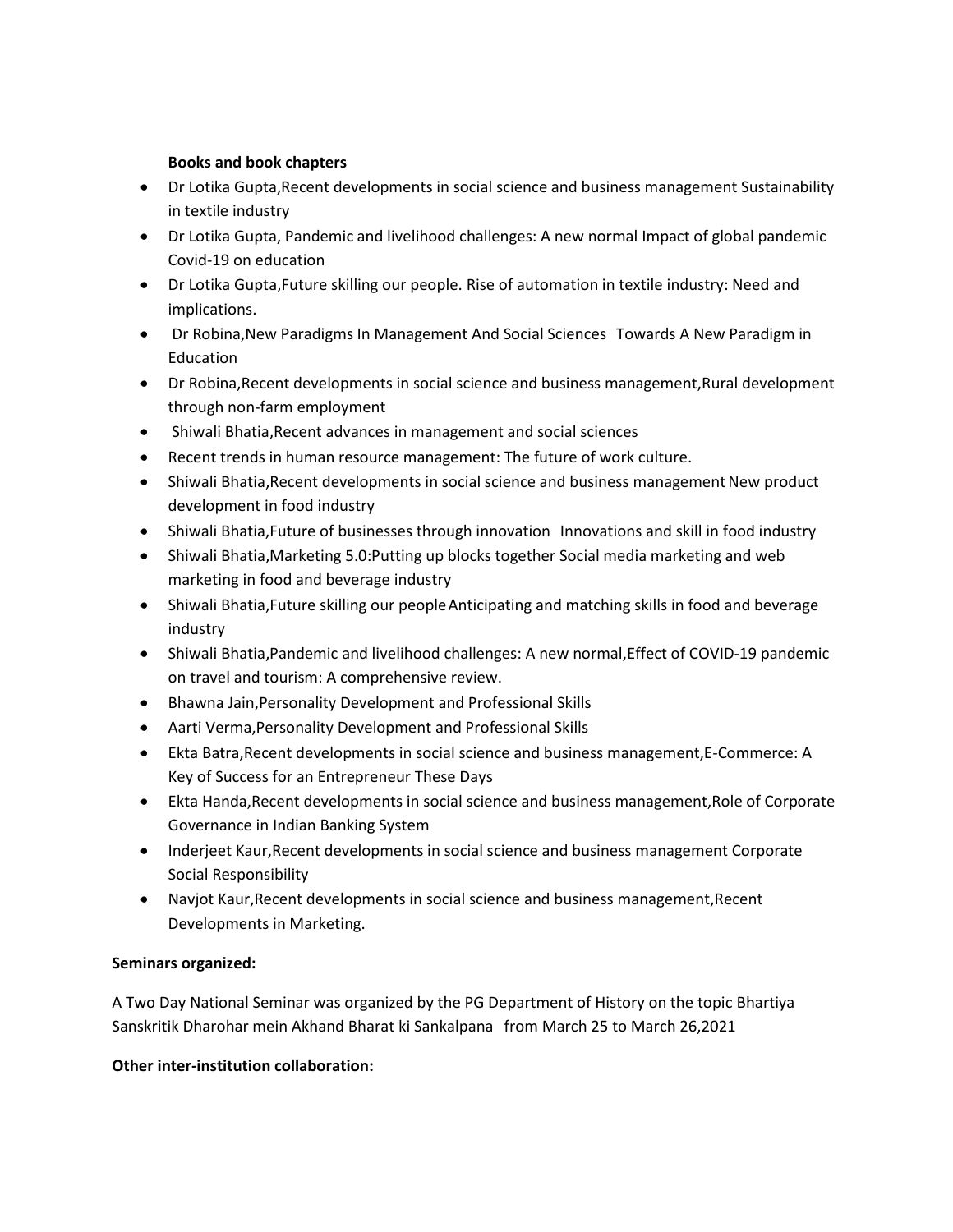The college collaborated with the Civil Hospital and organized Covid 19 Vaccination Camp on April 26, 2021 in which 250 people were administered the vaccine and another 5 day Covid-19 Vaccination Camp was organized from May 19, 2021 to May 23, 2021 in which 1950 people were vaccinated.

#### **Placement details**

Number of students placed- 4

#### **Extension and outreach activities**

Several extension and outreach activities were conducted in college.

The institute promotes regular engagement of faculty and students with neighbourhood community for their holistic development and sustained community development through various activities. Every Year, programme are organized under which students and staff participate voluntarily in community based activities. Various awareness programs, workshops and rallies with themes like cleanliness, green environment & tree plantation, gender sensitization, traffic rule awareness, empowerment of girls and women are organized by the institution for the holistic development of the students and for the welfare of the society at large. Competitions are organized on the themes like Grameen Gandagi Mukt Bharat, National Unity Day, Indian Constitution Day, Pulse Polio, Women Empowerment, Protection and safeguarding environment. The institution took a lead in benefitting the society in the times of pandemic by organizing free vaccination camps for the students, staff and general public. The activities conducted lead imbibing the values of social responsibility such as: to help people in need and distress, to understand and share the need of under privileged children, to promote cleanliness in all span of life and common places, to acquire social values and a deep interest in environmental related issues. Learning outcomes of the activity: 1.Enlarge the knowledge of societal issues and problems and to search solution by getting involved with their lives. 2.Build up relation and tie up with organizations/NGO to carry forward humanitarian work in future. 3.Develop a passion and brotherhood towards community, affected people/animals and destitute. 4.Develop skill and aptitude for problem solving. 5. The skills developed include social, communication, management, leadership, analytic skills etc.

• On Line Drawing Competition was organized in collaboration with Rotary Club on April 21,2020

• For development of values,the students participated in the 6th International Humanity Olympiad 2020 from June 1,2020 –June 30,2020 for which Centre for Value Education collaborated with Satyug Darshan Trust.

• 50 students participated in the online Painting/Essay Writing Competition Swatch Bharat Mission Grameen Gandagi Mukt Bharat July 11.2020

- Online Yoga Activity was organized to mark Fit India Movement on August 15,2020
- Poster Making competition was organized to celebrate the National Unity Day on October 31,2020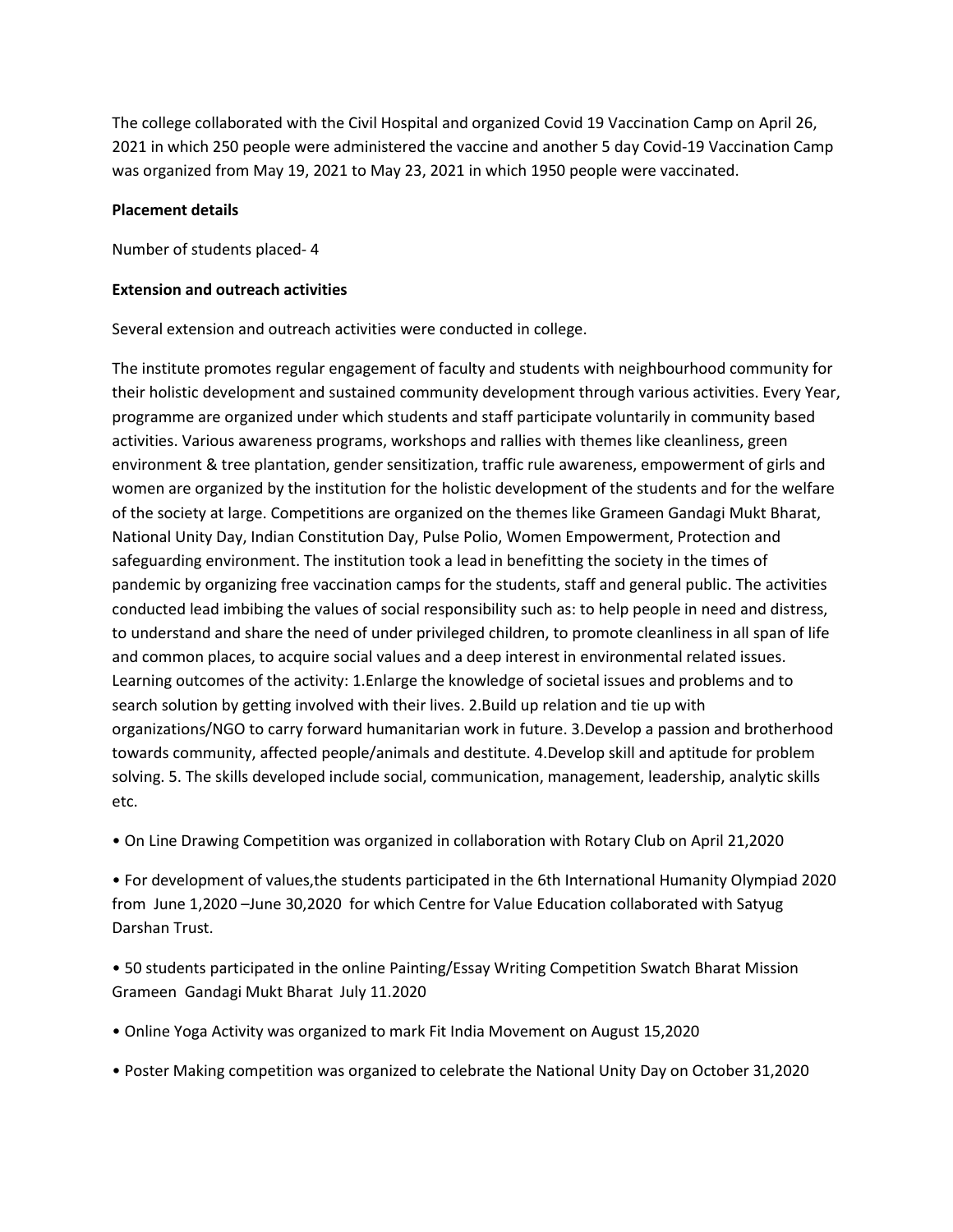• Online poster making and slogan writing was organized by NSS to mark Indian Constitution Day Celebration on November 26,2020.

• National Road Safety Month was celebrated by NSS from January 15 to February 17,2021.

• Pulse Polio Awareness was carried out and students participated in the Poster Making Competition organized by NSS on January 17,2021.

- Pulse Polio Vaccination Drive was organized by NSS on January 17,2021.
- Poster Making Competition was organized by NSS to mark Women's Day on March 8,2021.
- Covid 19 Vaccination Camp was organized on April 26,2021.

• A 5 day Covid-19 Vaccination Camp was organized in collaboration with civil hospital from May 19,2021-May 23,2021.

• Online Oath Taking And Poster/Slogan Writing Competition was organized to mark the World No Tobacco Day on May 31,2021

• Plant A Sapling Competition was organized by NSS to celebrate the World Environment Day on June 5,2021.

• Slogan Writing Contest was organized on World Environment Day on June 7,2021

## **Library development**

Infrastructure:

Library is automated using Integrated Library Management System (ILMS) . ILMS software of first version -Icon's Library Software with partial automation was automated in year 2014.The institution has subscription for the following e-resources e-journals ,e-books

- Details of membership: N-List Membership No 5864
- Details of subscription: 2050 + 3000 +5900

Annual expenditure of purchase of books/e-books and subscription to journals/e- journals during the year (INR in Lakhs)

Year: 2020-2021 – Rs.10500/-

Year :2020-2021 -Expenditure on the purchase of books/e-books – Rs. 2050/-

Year: 2020-2021 - Expenditure on the purchase of journals/e-journals in during the year – Rs.8900/-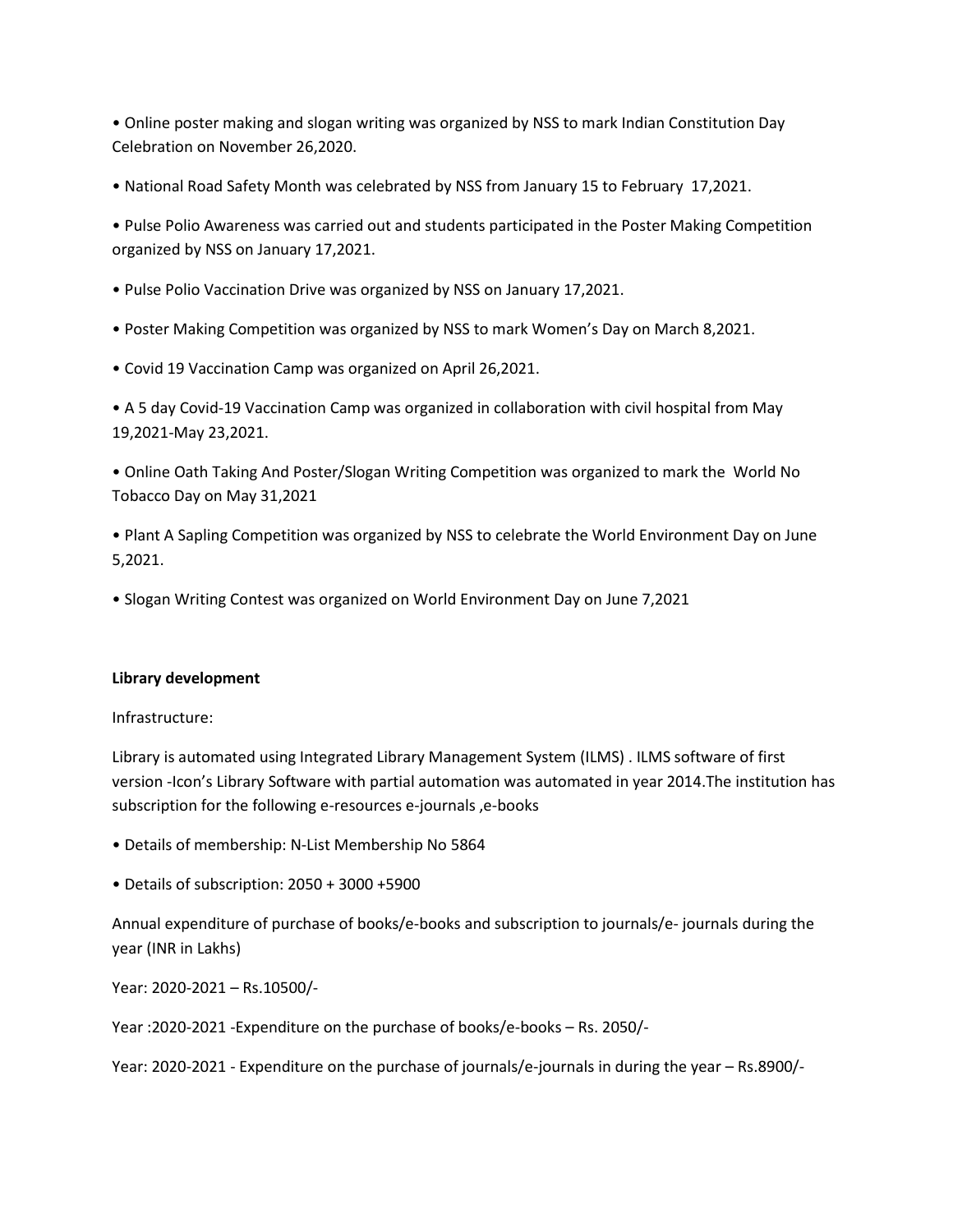**Books**: It has always been an endeavour of our college to help the poor and needy students in any way possible. Free book bank facility has been initiated by P.G department of Commerce and Management of the college and has helped hundreds of students complete their courses. During the start of new sessions, various publishers are requested to contribute to our book bank with new books on latest syllabus and courses of B.com, BBA and M.Com. Faculty Members also deposit their specimen copies at the book bank that they don't require. Some staff and faculty also deposit used books that can be of great help to the needy students, and a proper record of the same is also kept in the department

## **Technology up-gradation:**

The Institute follows ICT enabled teaching in addition to the traditional classroom education. Subsequent efforts are taken by the institute to provide e-learning atmosphere in the classroom:

In addition to chalk and talk method of teaching, the faculty members are using the IT enabled learning tools such as PPT, Video clippings , online sources, to expose the students for advanced knowledge and practical learning. General ICT Tools used by faculties are: Desktop and laptops, Projector, Digital cameras, Printer, Photocopier, Pen Drive, Scanners, Microphones, interactive white board, DVDs and CDs. Most of the faculty use interactive methods for teaching. The major emphasis is on classroom interaction in terms of seminars, debates, group discussions, assignments, quiz/tests/viva and laboratory work.

Various online platforms like Zoom, Google classrooms, etc. are used along with various softwares and e-resources. Entire campus of the institution is covered with Wi-Fi and LAN based facilities. ICT enabled teaching methodologies like e-mail, animated or live video demonstrations, online lectures; e-mails etc are regularly used by faculty. Computer–Assisted-Learning (CAL) methodology is used to show videos and other educational materials to the students.

| S <sub>No</sub> | Equipment                | <b>Number</b> |
|-----------------|--------------------------|---------------|
| 1.              | <b>Desktop Computers</b> | 140           |
| 2.              | Laptops                  | 7             |
| 3.              | <b>UPS</b>               | 274           |
| 4.              | Optical touchboard       | 1             |
| 5.              | <b>BENQ Projectors</b>   | 4             |
| 6.              | Speakers                 | 5             |
| 7.              | <b>Projector Screens</b> | 4             |
| 8.              | Printers                 | 20            |
| 9.              | Software corel draw      | 5             |
| 10.             | Headphones               | 20            |
| 11.             | <b>Scanners</b>          | 4             |
| 12.             | Webcam                   | 1             |

# **List of ICT Tools used by the Institution**